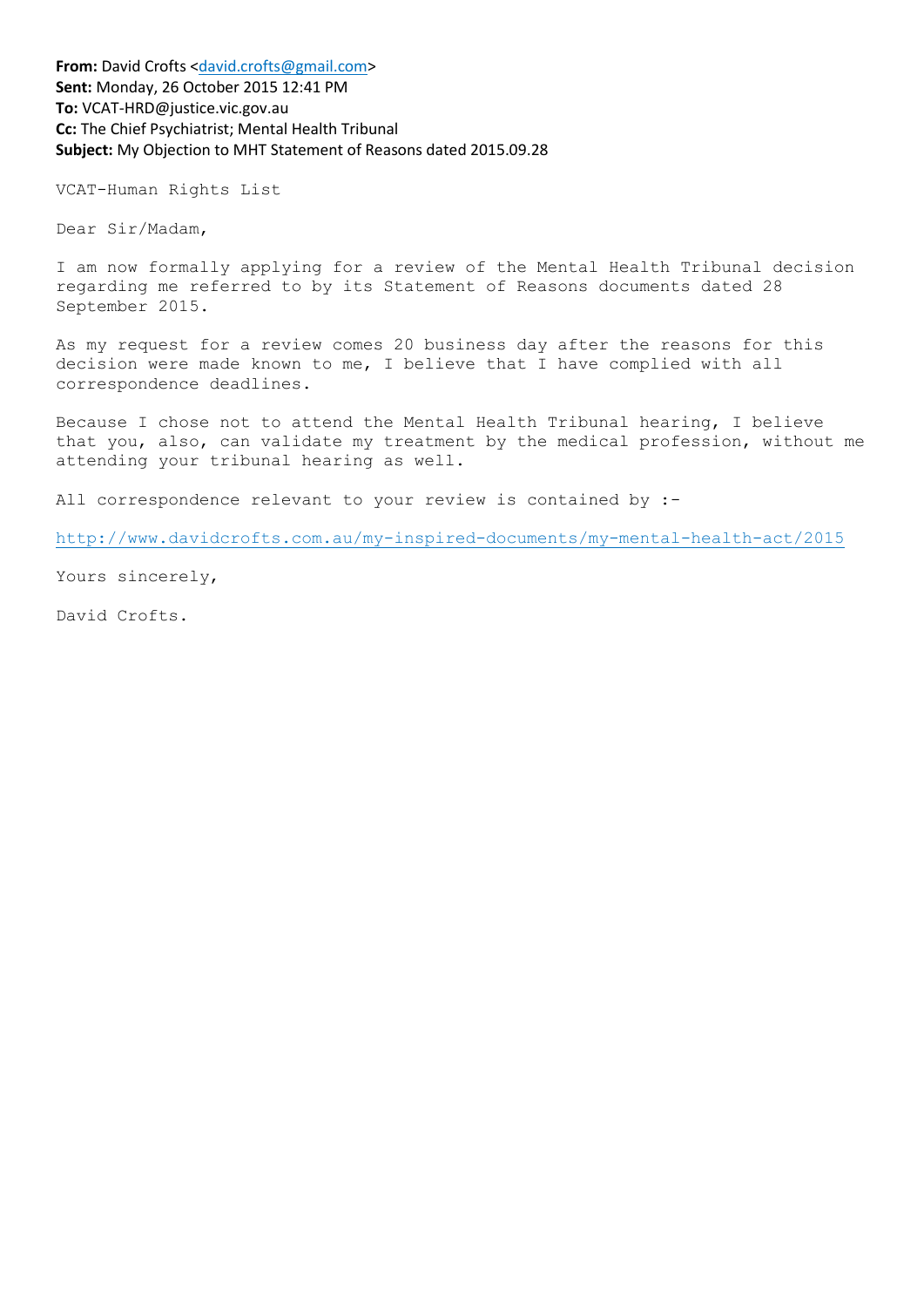# VICTORIAN CIVIL AND ADMINISTRATIVE TRIBUNAL **HUMAN RIGHTS DIVISION HUMAN RIGHTS LIST**

### VCAT Reference: H224/2015

| <b>APPLICANT:</b>         | AYC.                   |
|---------------------------|------------------------|
| <b>FIRST RESPONDENT:</b>  | Mental Health Tribunal |
| <b>SECOND RESPONDENT:</b> | Casey Hospital         |
| WHERE HELD:               | In Chambers            |
| <b>BEFORE:</b>            | Member A. Dea          |
| <b>DATE OF ORDER:</b>     | 12 November 2015       |

#### **DIRECTIONS**

- 1. Casey Hospital is joined as a respondent to the proceeding.
- 2. The authorised psychiatrist, Casey Hospital shall by 4 December 2015, send to the Tribunal and the applicant a current Report on Compulsory Treatment.
- 3. The applicant may file with the Tribunal or bring to the hearing any further material that is relevant to the application.
- 4. The proceeding is listed for hearing at 10:00am at 55 King Street Melbourne on 18 December 2015.
- 5. The Casey Hospital shall be represented by a medical practitioner who has knowledge of the applicant and the applicant's current treatment plan.
- 6. The Mental Health Tribunal is excused from attending the hearing.

**MEMBER A. DEA** 

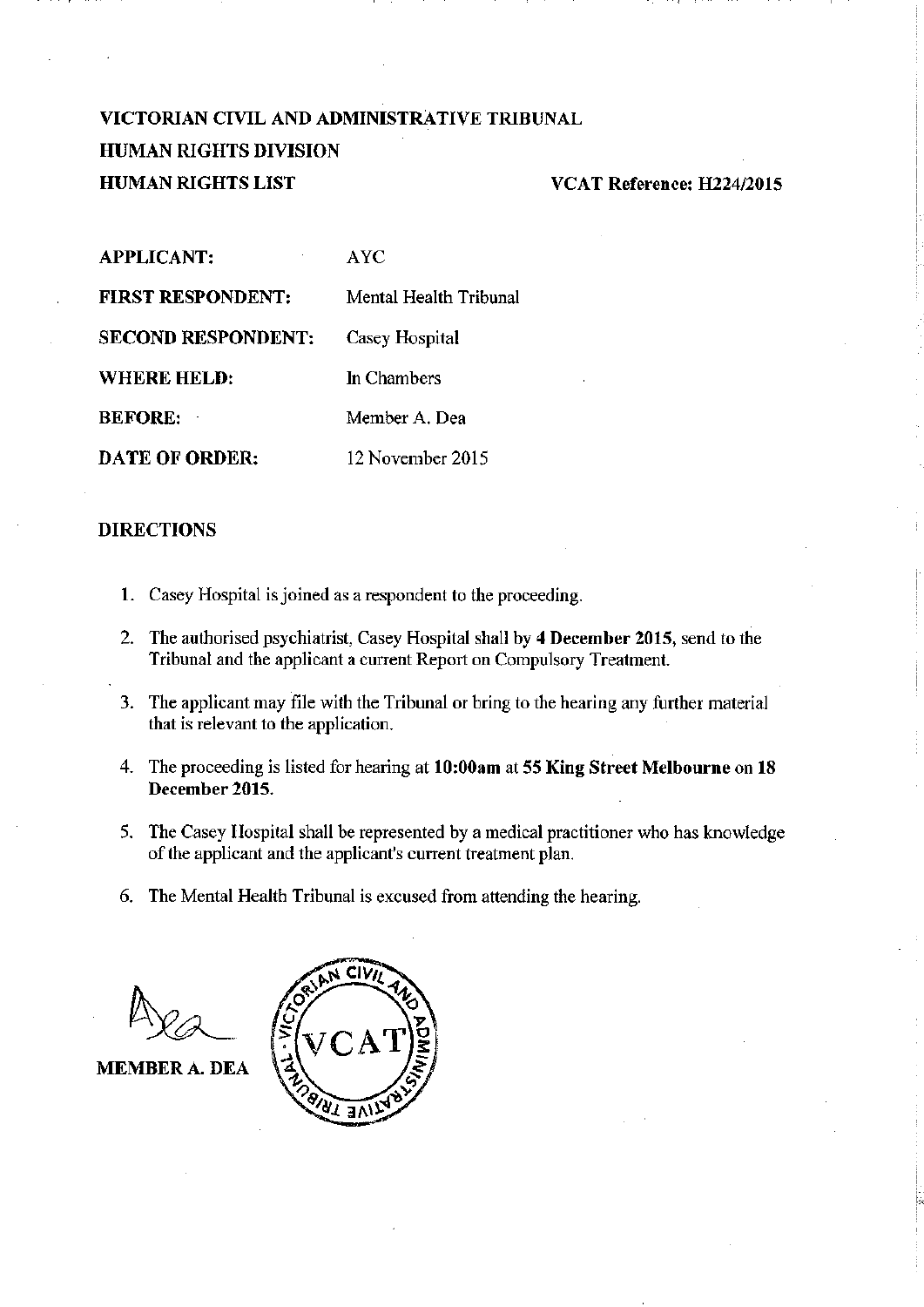**From**: David Crofts [<david.crofts@gmail.com>](mailto:David%20Crofts%20%3Cdavid.crofts@gmail.com%3E) **To**: VCAT-HRD@justice.vic.gov.au [<VCAT-HRD@justice.vic.gov.au>](mailto:%22VCAT-HRD@justice.vic.gov.au%22%20%3CVCAT-HRD@justice.vic.gov.au%3E) **Cc**: [Atanas.Yonchev@monashhealth.org](mailto:Atanas.Yonchev@monashhealth.org) **Subject**: Re: Fw: adjournment **Date**: Thu, 26 Nov 2015 10:59:13 +1100

Dear Sir/Madam,

My original request for a review concerns the decision of the MHT on 4 September 2015.

Since that date I have consistently refused to engage with all members of the treating team.

Therefore; no further relevant information about me is available for my upcoming VCAT hearing other than that already contained in the authorized psychiatrist's report supplied to the MHT for this offending hearing in question.

**I would suggest that the covering Registrar and Psychiatrist have ample time in which to study this report; which logically and legally should contain all the objective reasons why my certification should continue beyond 4 September 2015; in the form of an objective explanation for my proposed treatment, and is in fact the very reason for my requested review in the first place.**

Similarly, I also see no reason why the order of VCAT; for a report on involuntary status by the authorized psychiatrist; due on 4 December 2015, should not stand.

Sincerely,

David Crofts.

P.S.

As you have excused both the authorized psychiatrist and MHT from appearing at my hearing it makes little difference who attends as long as they are familiar with the report referred to above.

-------- Forwarded Message -------- **From**: [VCAT-HRD@justice.vic.gov.au](mailto:VCAT-HRD@justice.vic.gov.au) **To**: [david.crofts@gmail.com](mailto:david.crofts@gmail.com) **Subject**: Fw: adjournment **Date**: Thu, 26 Nov 2015 08:59:21 +1100

Dear Sir/Madam

The Tribunal refers to the above matter and below email, requesting an adjournment of the hearing for 18 December 2015.

Please provide your views to this request as soon as possible.

Should you have any further queries, please contact our Customer Service team on the number below.

Regards

**Customer Service n** Human Rights Division **Victorian Civil and Administrative Tribunal** Level 5, William Cooper Justice Centre (WCJC) 223 William Street, Melbourne VIC 3000 GPO Box 5408 Melbourne VIC 3001, DX 210613 Melbourne

|  | $(03)$ 9628 9911/9900<br> 1300 079 413 |  | $ vcat-hrd@vcat.vic.gov.au$ |
|--|----------------------------------------|--|-----------------------------|
|--|----------------------------------------|--|-----------------------------|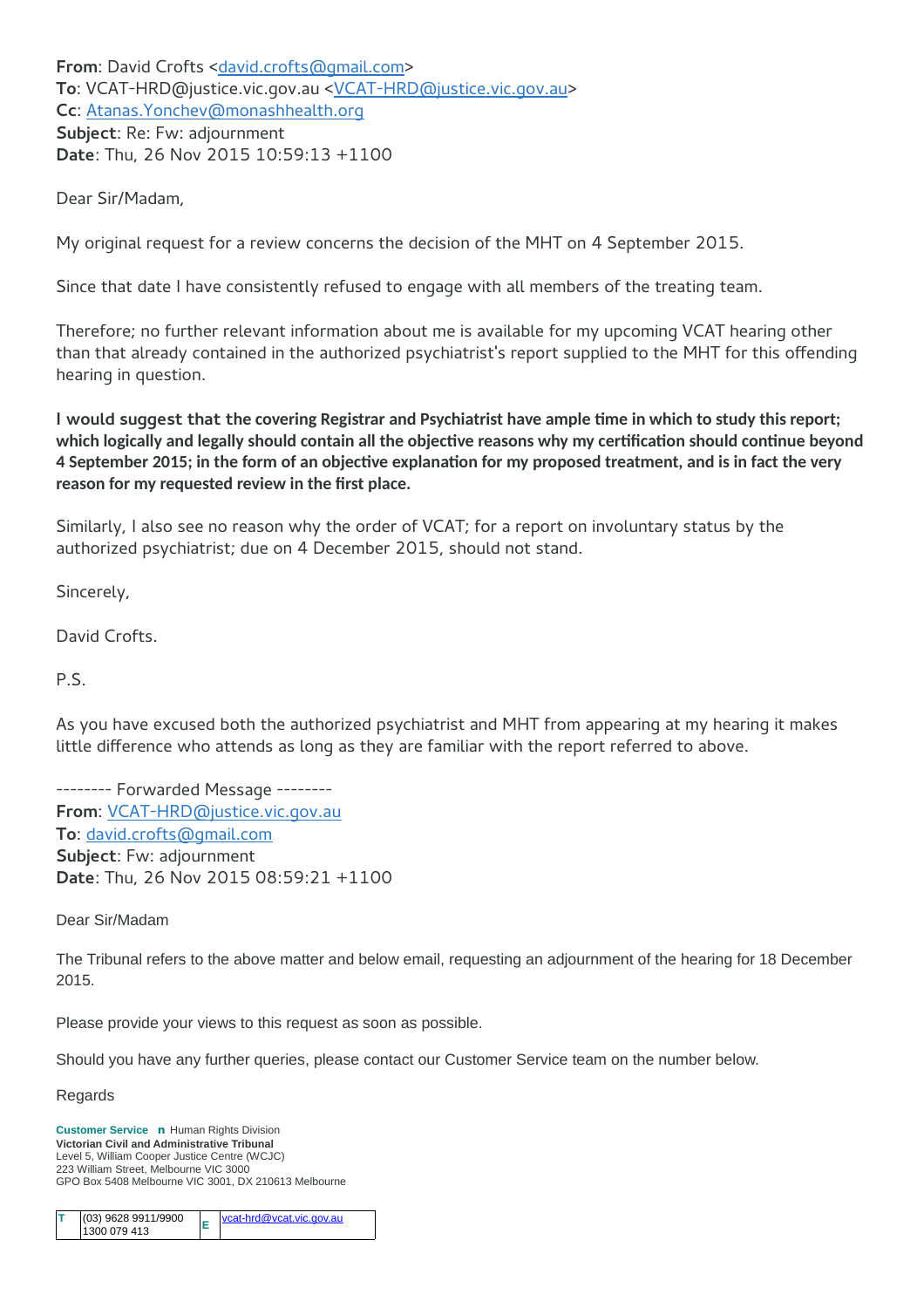|  | $(03)$ 8685 1404 |  |
|--|------------------|--|
|  | $(03)$ 9032 1155 |  |

#### ----- Forwarded by Mikaela Meggetto/Person/DOJ on 26/11/2015 08:55 AM -----

| <b>Atanas Yonchev</b>                                               |               |                                                                                                                                                                                   |
|---------------------------------------------------------------------|---------------|-----------------------------------------------------------------------------------------------------------------------------------------------------------------------------------|
| <atanas.yonchev@monashhealth.org></atanas.yonchev@monashhealth.org> | To            | "vcat-hrd@justice.vic.gov.au" <vcat-hrd@justice.vic.gov.au>, "vcat-<br/>hrd@vcat.vic.gov.au" <vcat-hrd@vcat.vic.gov.au>,</vcat-hrd@vcat.vic.gov.au></vcat-hrd@justice.vic.gov.au> |
| 23/11/2015 06:23 PM                                                 |               |                                                                                                                                                                                   |
|                                                                     | <sub>CC</sub> |                                                                                                                                                                                   |
|                                                                     |               | adjournment                                                                                                                                                                       |
|                                                                     | Subject       |                                                                                                                                                                                   |
|                                                                     |               |                                                                                                                                                                                   |
|                                                                     |               |                                                                                                                                                                                   |
|                                                                     |               |                                                                                                                                                                                   |
|                                                                     |               |                                                                                                                                                                                   |

Dear Sir/Madam,

I am the treating Psychiatrist of the applicant in the case with your Ref #: H224/2015. We received the notification for the hearing today on 23 of November 2015.

The circumstances for the date of the hearing (18/11/2015) are preventing our team from presenting the case:

- The treating Psychiatric Registrar is on annual leave and overseas
- The treating Psychiatrist is on annual leave and out of state in the period of 16/11/2015 to 21/11/2015. The covering Registrar and Psychiatrist don't know the patient's case in details.

We would like to apply for adjournment of the hearing for a different date.

Sincerely yours,

**Dr Atanas Yonchev Psychiatrist, Casey Continuing Care Team** Telephone: (03) 87681731 Fax: (03) 87681955 Mobile: 0438042983 Email: atanas.yonchev@monashhealt.org

### PRIVATE & CONFIDENTIAL

The content of this e-mail and any attachments may be private and confidential, intended only for use of the individual or entity named. If you are not the intended recipient of this message you must not read, forward, print, copy, disclose, use or store in any way the information this e-mail or any attachment contains.

If you are not the intended recipient, please notify the sender immediately and delete or destroy all copies of this e-mail and any attachments.

Our organisation respects the privacy of individuals. For a copy of our privacy policy please go to our website or contact us.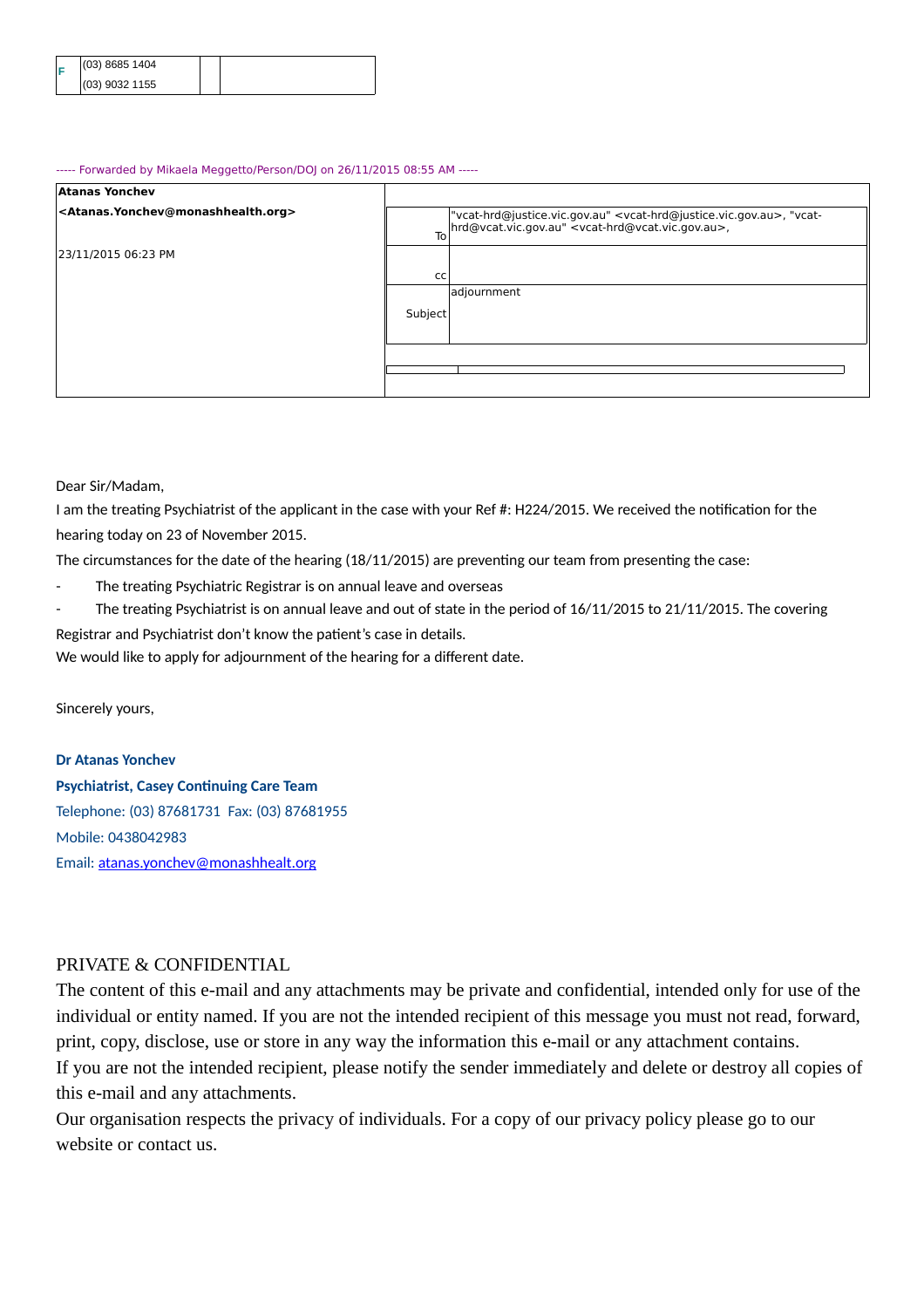From: David Crofts [<david.crofts@gmail.com>](mailto:David%20Crofts%20%3Cdavid.crofts@gmail.com%3E) **To**: [Grace.Horzitski@dhhs.vic.gov.au](mailto:Grace.Horzitski@dhhs.vic.gov.au) **Cc**: [mht@dhhs.vic.gov.au,](mailto:mht@dhhs.vic.gov.au) [VCAT-HRD@justice.vic.gov.au,](mailto:VCAT-HRD@justice.vic.gov.au) [Atanas.Yonchev@monashhealth.org](mailto:Atanas.Yonchev@monashhealth.org) **Subject**: Emailing: 2015.10.30\_My\_APPEAL.pdf, 2015.11.24\_LETTER.pdf **Date**: Thu, 26 Nov 2015 11:57:21 +1100

Item 10 on page 2 of your letter dated 2015.11.24 should read :- Copy Report on Compulsory Treatment, dated 26 October 2015. This is clearly the most important and up to date report and you have omitted it !!!!!!!!!!!!!!!!!!!!!!!!!!!!!

Your message is ready to be sent with the following file or link attachments:

2015.10.30\_My\_APPEAL.pdf

2015.11.24\_LETTER.pdf

Note: To protect against computer viruses, email programs may prevent you from sending or receiving certain types of file attachments. Check your email security settings to determine how attachments are handled.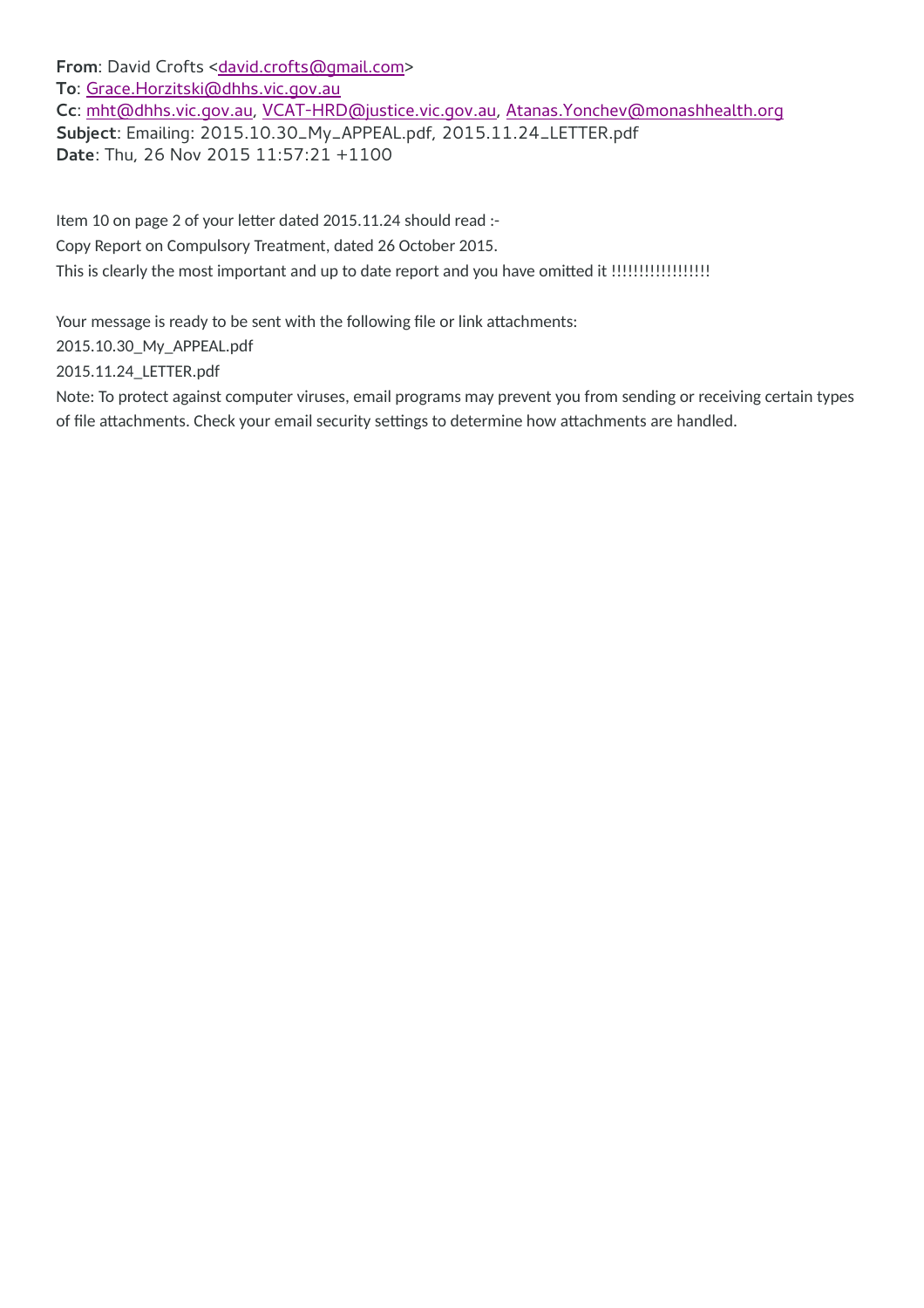**Mental Health** Tribunal

Level 30 570 Bourke St, Melbourne Victoria 3000 Australia

 $T + 61386015270$  $F + 61386015299$ T 1800 242 703 (Toll-free) E mhrb@health.vic.gov.au

W mhrb.vic.gov.au

24 November 2015

Mr David Crofts 23 Brisbane Street Berwick VIC 3806

Dear Mr Crofts

#### Re: Your application to the Victorian Civil and Administrative Tribunal

I enclose the section 49 materials in response to your application as required by the Victorian Civil and Administrative Tribunal Act 1998.

Please note that the Tribunal will not be appearing at any VCAT hearing unless directed by the VCAT member.

Yours sincerely

Grace Horzitski Legal Officer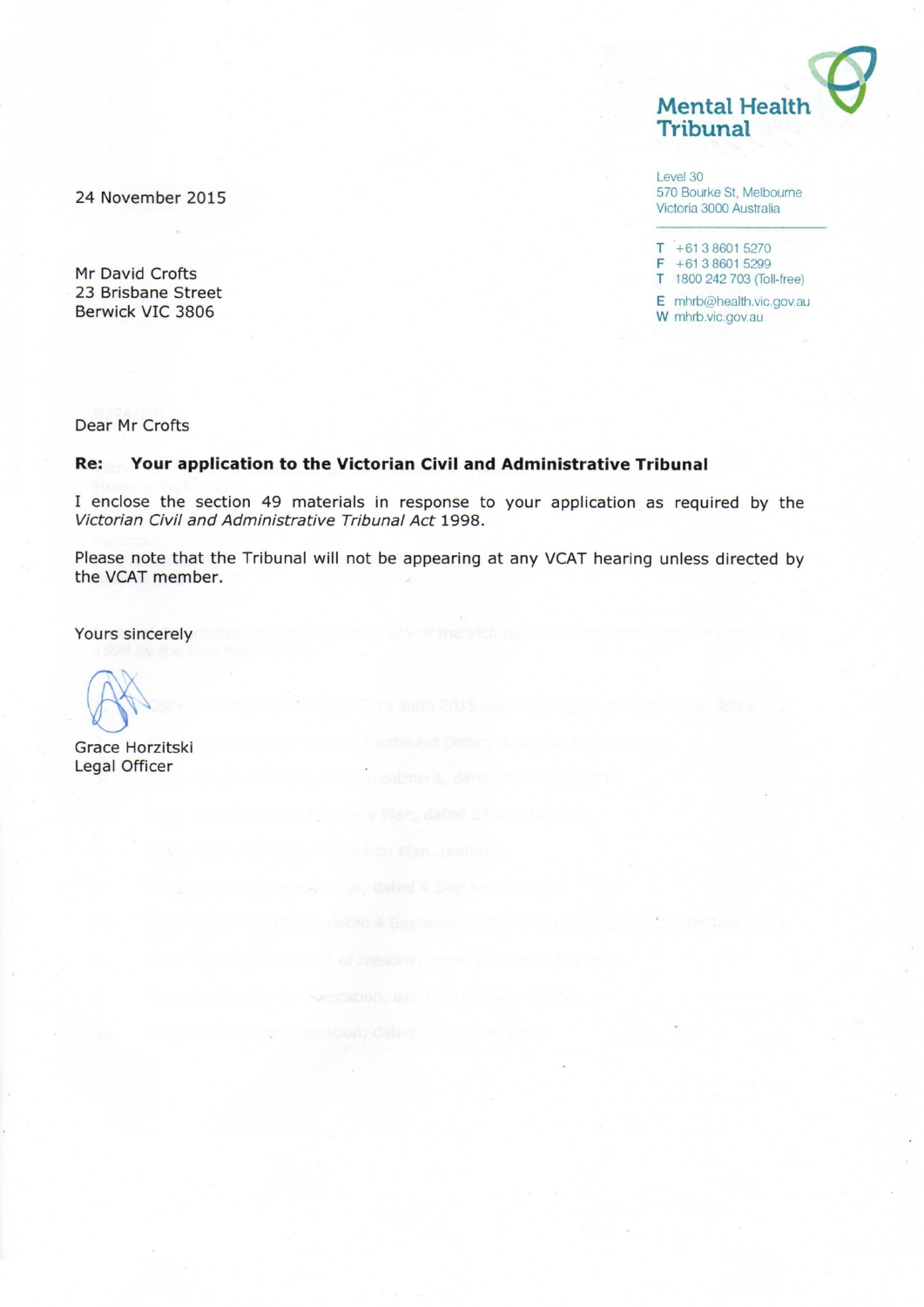

Level 30 570 Bourke St, Melbourne Victoria 3000 Australia

 $T + 61386015270$  $F + 61386015299$ T 1800 242 703 (Toll-free)

E mhrb@health.vic.gov.au W mhrb.vic.gov.au

H224/2015

#### Victorian Civil and Administrative Tribunal of Victoria **Human Rights List**

Applicant: First Respondent: Second Respondent: **AYC Mental Health Tribunal** Casey Hospital

Index of documents lodged pursuant to s49 of the Victorian Civil and Administrative Tribunal Act 1998 by the First Respondent:

- $1.$ Copy Treatment Order, dated 19 June 2015 and expiring on 10 September 2015.
- $2.$ Copy Application for further Treatment Order, dated 26 August 2015.
- $3.$ Copy Report on Compulsory Treatment, dated 28 August 2015.
- 4. Copy Treatment and Recovery Plan, dated 27 August 2015.
- 5. Copy Action/ Relapse Prevention Plan, undated.
- 6. Copy Tribunal determination, dated 4 September 2015.
- 7. Copy Treatment Order, dated 4 September 2015 and expiring on 1 September 2016.
- 8. Copy Tribunal statement of reasons, dated 28 September 2015.
- 9. Copy Application for revocation, dated 19 October 2015.
- 10. Copy Tribunal determination, dated 30 October 2015.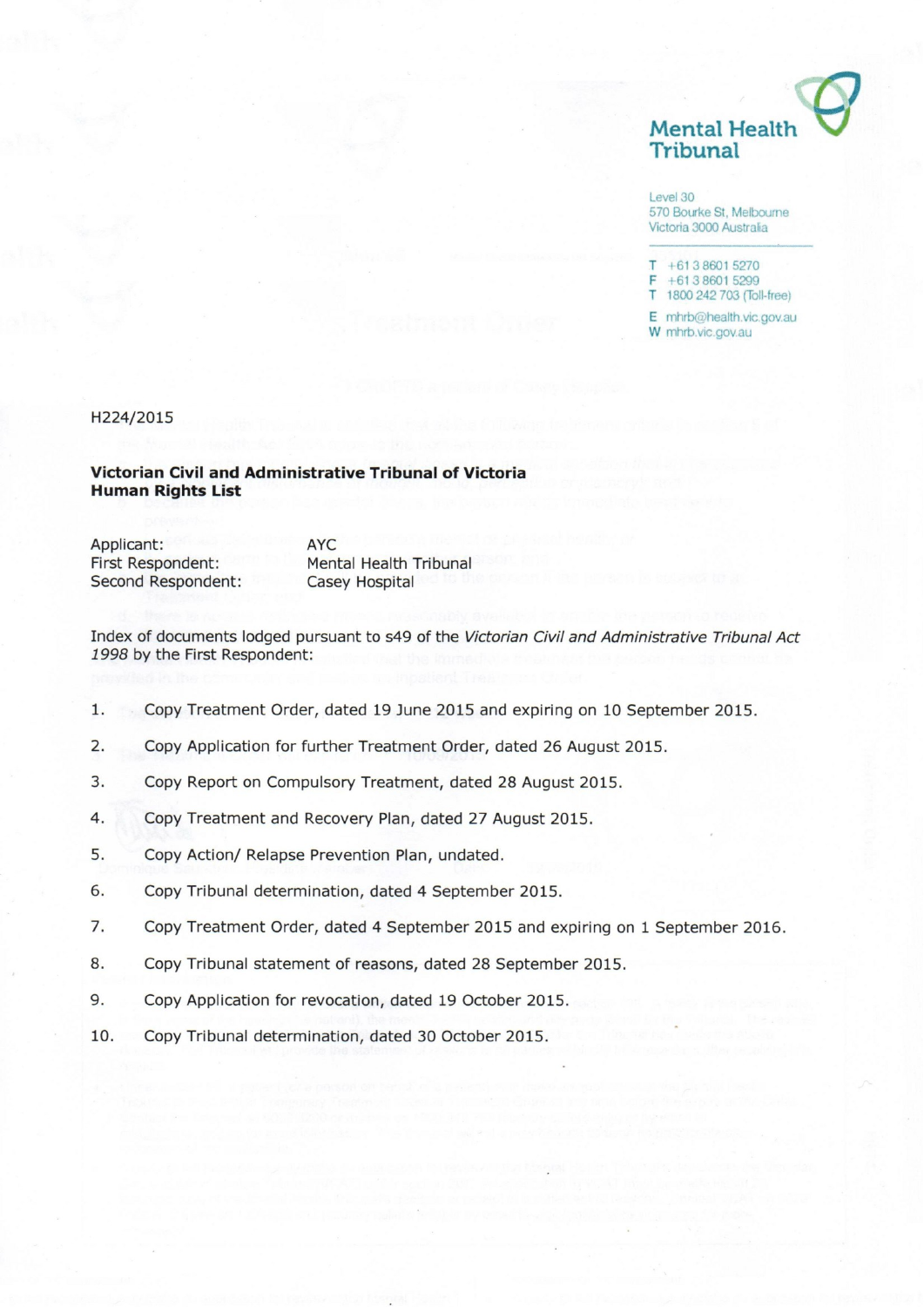The following email is a consequence of me deleting a VCAT-HRD email after only reading the below 3 words :-

- 1/ Reschedule
- 2/ Unavailable
- 3/ Representative

From: David Crofts [\[mailto:david.crofts@gmail.com\]](mailto:david.crofts@gmail.com) Sent: Tuesday, 8 December 2015 01:20 PM To: [VCAT-HRD@justice.vic.gov.au](mailto:VCAT-HRD@justice.vic.gov.au) Subject: RE: H224/2015- AYC v Mental Health Tribunal, Casey Hospital

Dear Sir/Madam,

If you will not force the covering psychiatrist to learn the report of the authorized psychiatrist inside the next 10 days you can just fuck the whole thing off !!!!!!!!!!!!!!!!!!!!!!

You will then be proved nothing more than just another un-ashamed arse-licker of the medical profession !!!!!!!!!!!!!!!!!!!!

Sincerely,

David Crofts.

P.S.

I refuse to be fucked over by these cunts again !!!!!!!!!!!!!!!!!!!!!!!!!!!!!!

<https://youtu.be/moJ07FFL9l8>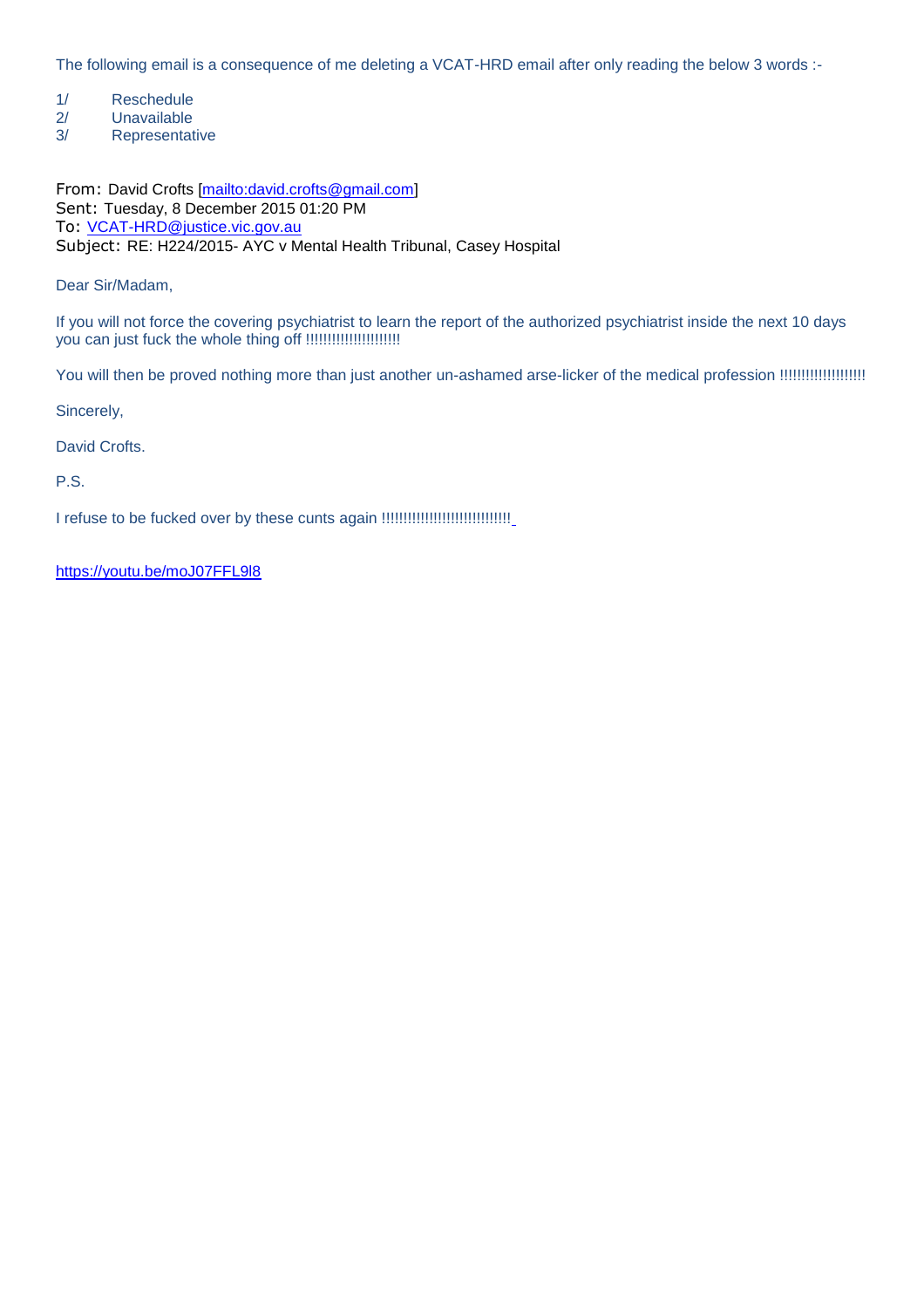From: [Mikaela.Meggetto@vcat.vic.gov.au \[mailto:Mikaela.Meggetto@vcat.vic.gov.au\]](mailto:Mikaela.Meggetto@vcat.vic.gov.au) On Behalf Of VCAT-[HRD@justice.vic.gov.au](mailto:HRD@justice.vic.gov.au)

Sent:Thursday,10December201502:00PM

To: Atanas Yonchev

Cc: David Crofts

Subject: Fw: H224/2015- AYC v Mental Health Tribunal, Casey Hospital

Dear Parties

The Tribunal refers to the above matter and confirms the hearing is on [20 January 2016.](http://www.davidcrofts.com/images/My_Timeline/2016.01.20.png)

As per order dated 12 November 2015 (attached), the authorised psychiatrist is to provide a report on compulsory treatment on 4 December 2015.

Please provide this report as soon as possible.

Should you have any further queries, please contact our Customer Service team on the number below.

Regards

Customer Service ¾ Human Rights Division Victorian Civil and Administrative Tribunal Level 5, William Cooper Justice Centre (WCJC) 223 William Street, Melbourne VIC 3000 GPO Box 5408 Melbourne VIC 3001, DX 210613 Melbourne